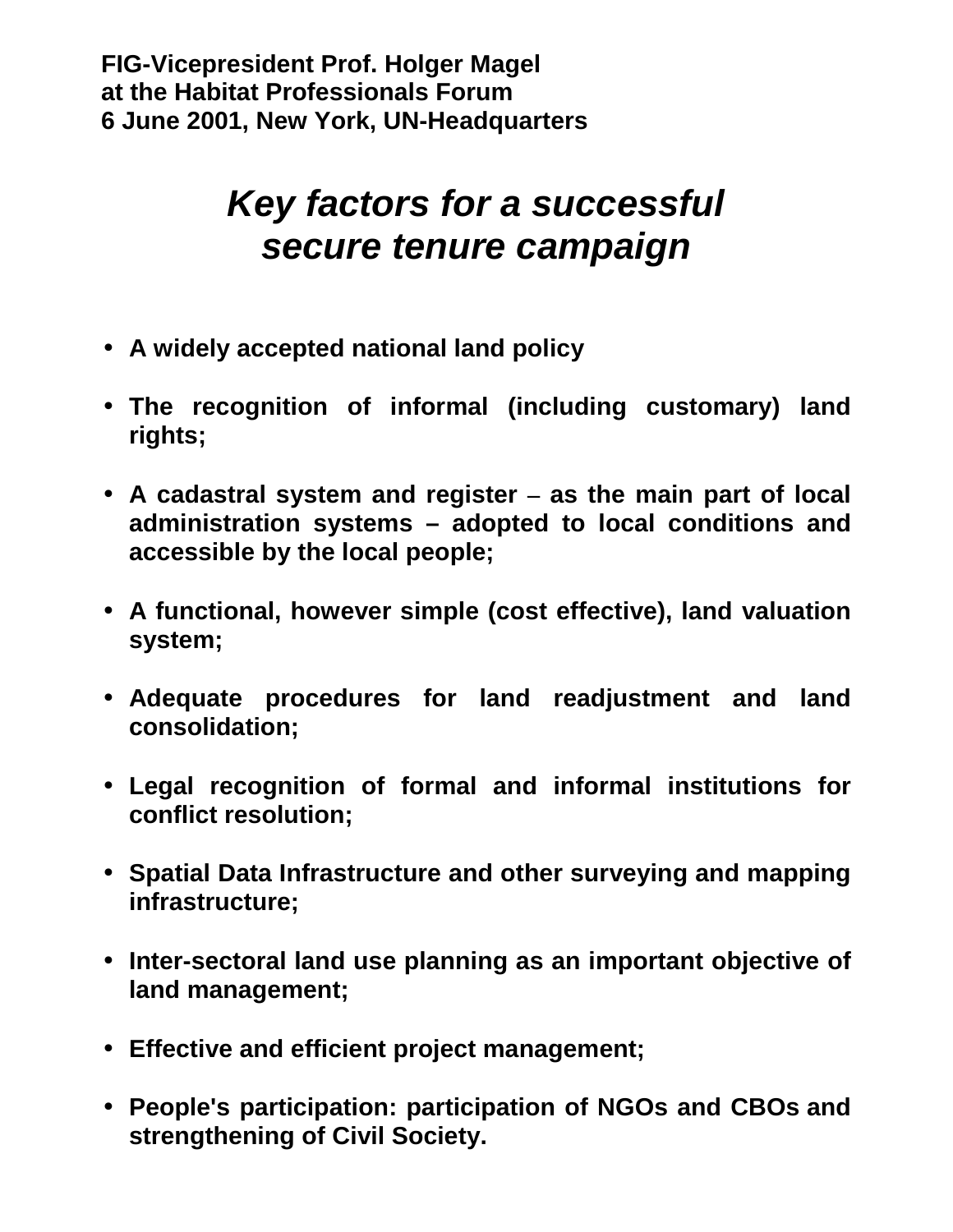### *Key factors for a successful secure tenure campaign*

**The success and sustainability of any project of this kind as good as it might be designed always also depends on having the appropriate personnel to implement it. Therefore, capacity building for public institutions as well as for citizens and NGOs has to be an integral part of all projects concerning land issues.**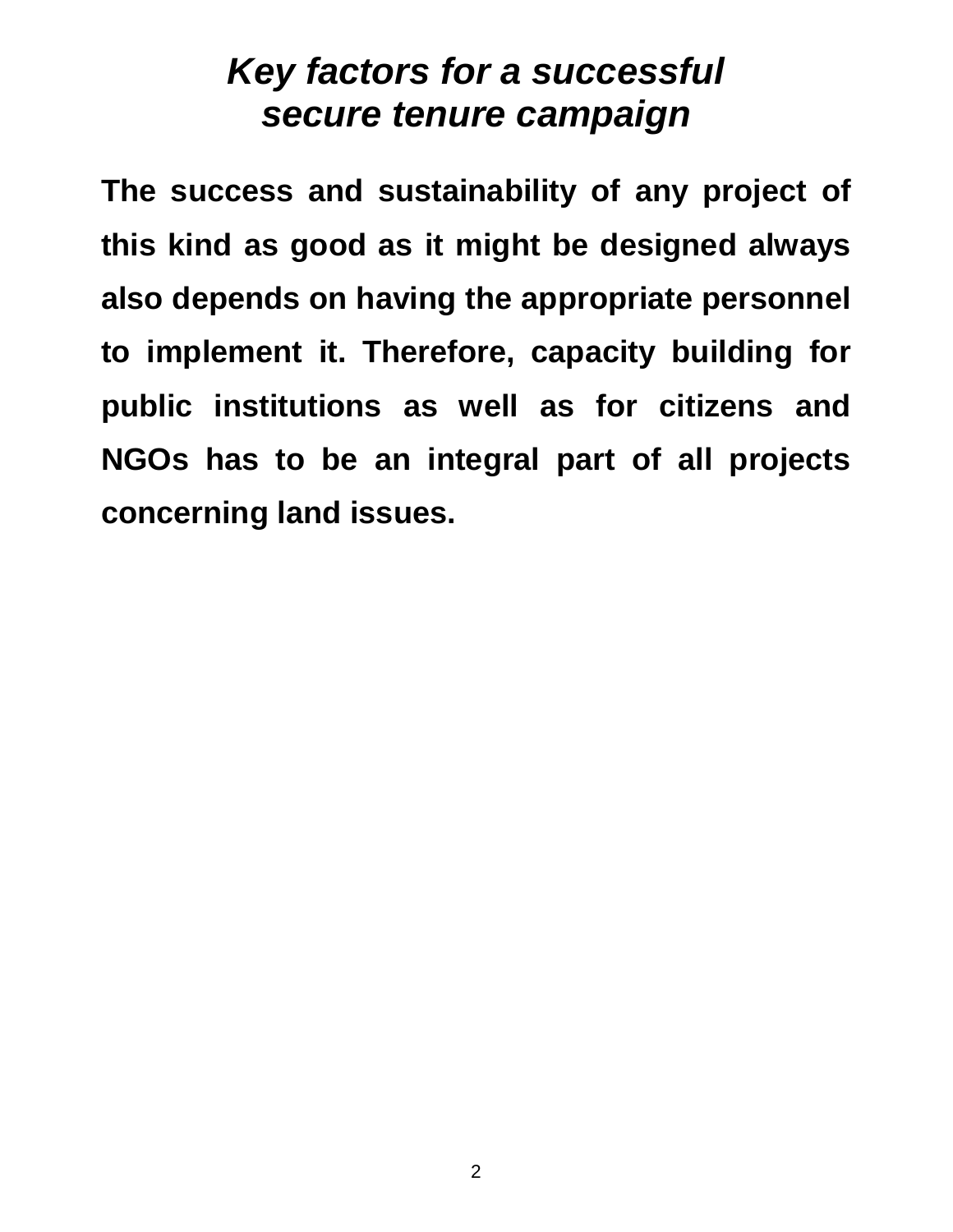# *The Commitments of the Professionals*

**With respect to the need and demand for capacity building, the intention of the Habitat Professionals Forum is to contribute to fill this gap. To name just some of the activities pursued to support capacity building by FIG:**

- **organization of conferences and seminars by the nine commissions such as for example those in Mexico City, Nairobi and Delft in cooperation with the World Bank, the United Nations and UN FAO and UNCHS (Habitat);**
- **implementation of an education database;**
- **introduction of academic membership;**
- **publication and dissemination of brochures such as the FIG Guidelines on Women's Access to Land or FIG Agenda 21;**
- **support of member associations.**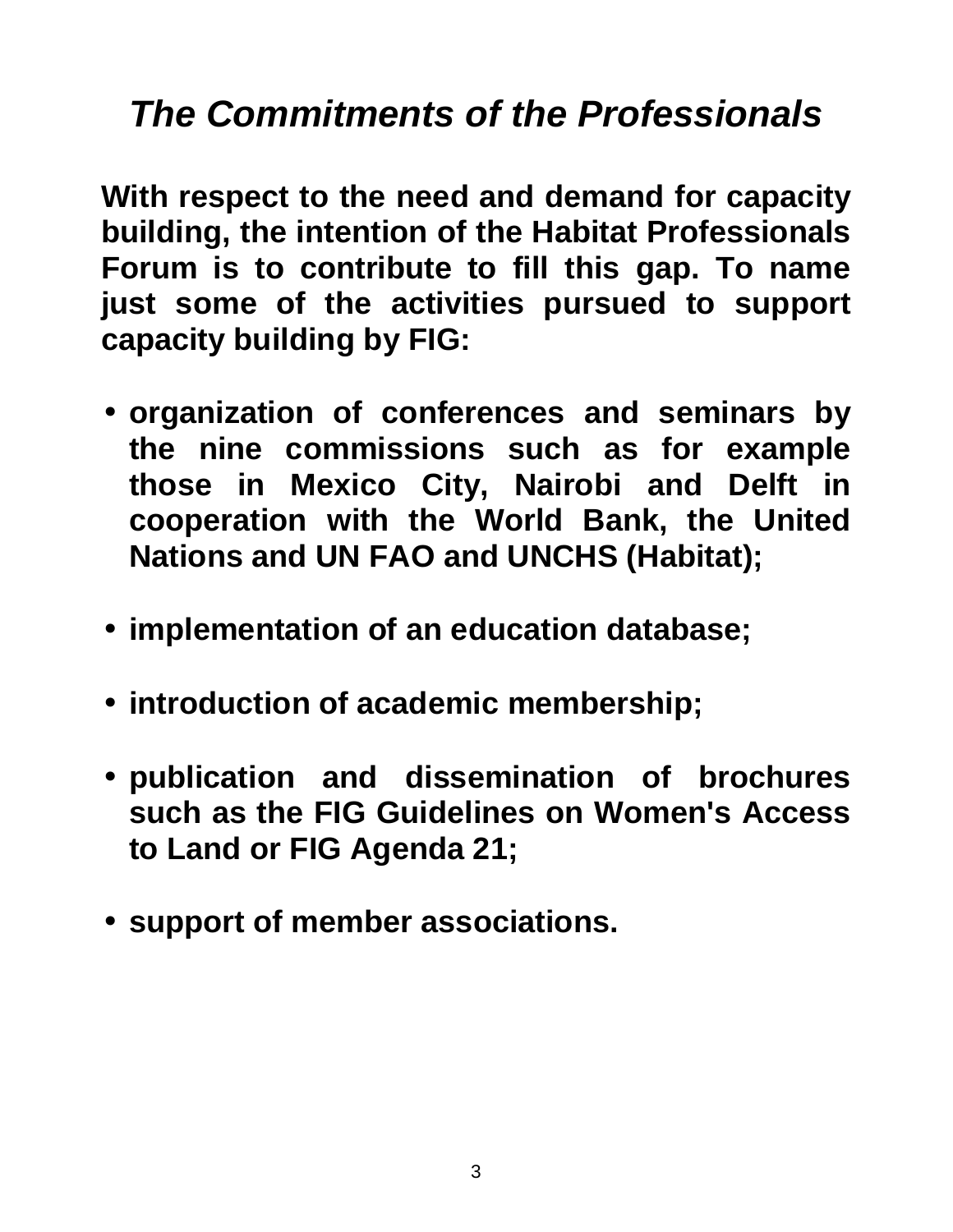#### *Access to Land is more important than ownership*

**Experience has contributed to important lessons learnt: It has become common knowledge that access to land is more important than ownership, that access to land has to be broadened to resource tenure including water and forest rights, that a focus is needed on the regulatory framework, that legalization of informal settlements has to be accompanied by the integration into the urban fabric, that locally adopted systems are more effective than the import of sophisticated, time and cost intensive Western models, brief: the euphoria that the solely distribution of titles will solve all problems related to land had to be reconsidered. The idea that by giving titles to informal settlers, land markets will work and squatters will have access to credit which together will lead to the up-grading of the informal settlement and to the reduction of poverty had to be questioned. Why should a bank give credit to someone who owns a shabby shack in an inundation area at the periphery ot the city far from every**

4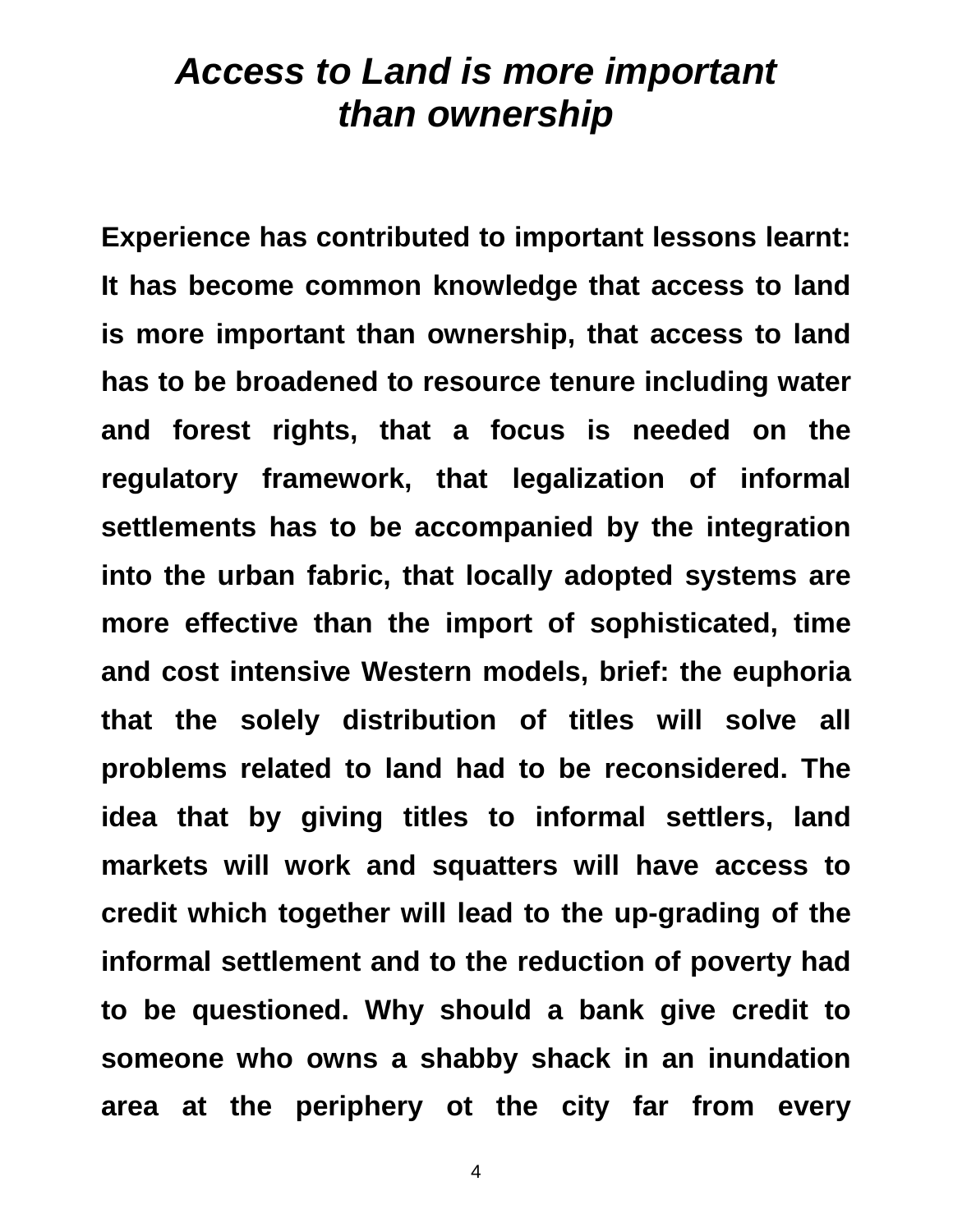**infrastruture? Also, still today some people believe in 'the mystery of capital' (de Soto 2000), it has long been clear, that the market by itself won't make it. Instead of delegating the whole responsibility to the market, governments and parliaments have to improve access to land by groups whose needs are not met by the market. The state should regulate the supply of land for housing, ensuring that land can be acquired by different means and that the norms it establishes are respected. Therefore, national land policies determining the roles of all actors involved are a crucial precondition for the realization of tenure security. This has to include – and normally does – a commitment to the decentralization of land administration and land management.**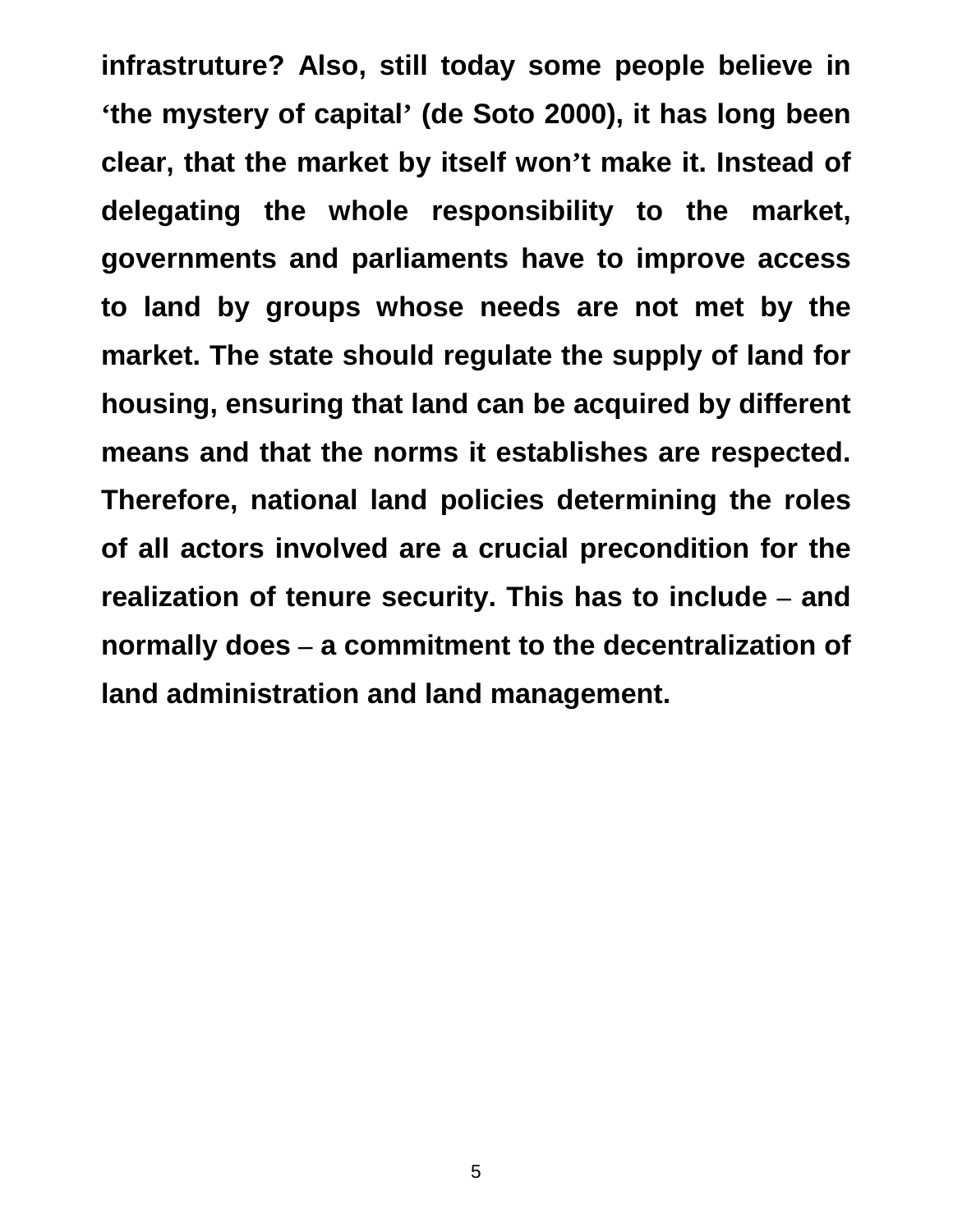# *Future challenges*

- **First of all the implementation of recently established national land policies;**
- **Second, a clear definition of the role of the market; its assets and limits;**
- **Third, a clear distinction of responsibilities between the public, private-profit and the private-non-profit sector and consequently**
- **Fourth, reorganization of land administration systems and**
- **Fifth, addressing the issue of power: it is not uncommon for the land administration agency to be considered one of the most corrupt government agencies in a developing country, respectively retarding or preventing the implementation of land policy reforms;**
- **Sixth, widening land tenure to resource tenure and integrating the demand for security of tenure in international agreements on natural resource management such as the convention to combat desertification (CCD);**
- **And last but not least, further promotion and development of capacity building in land management and land tenure.**